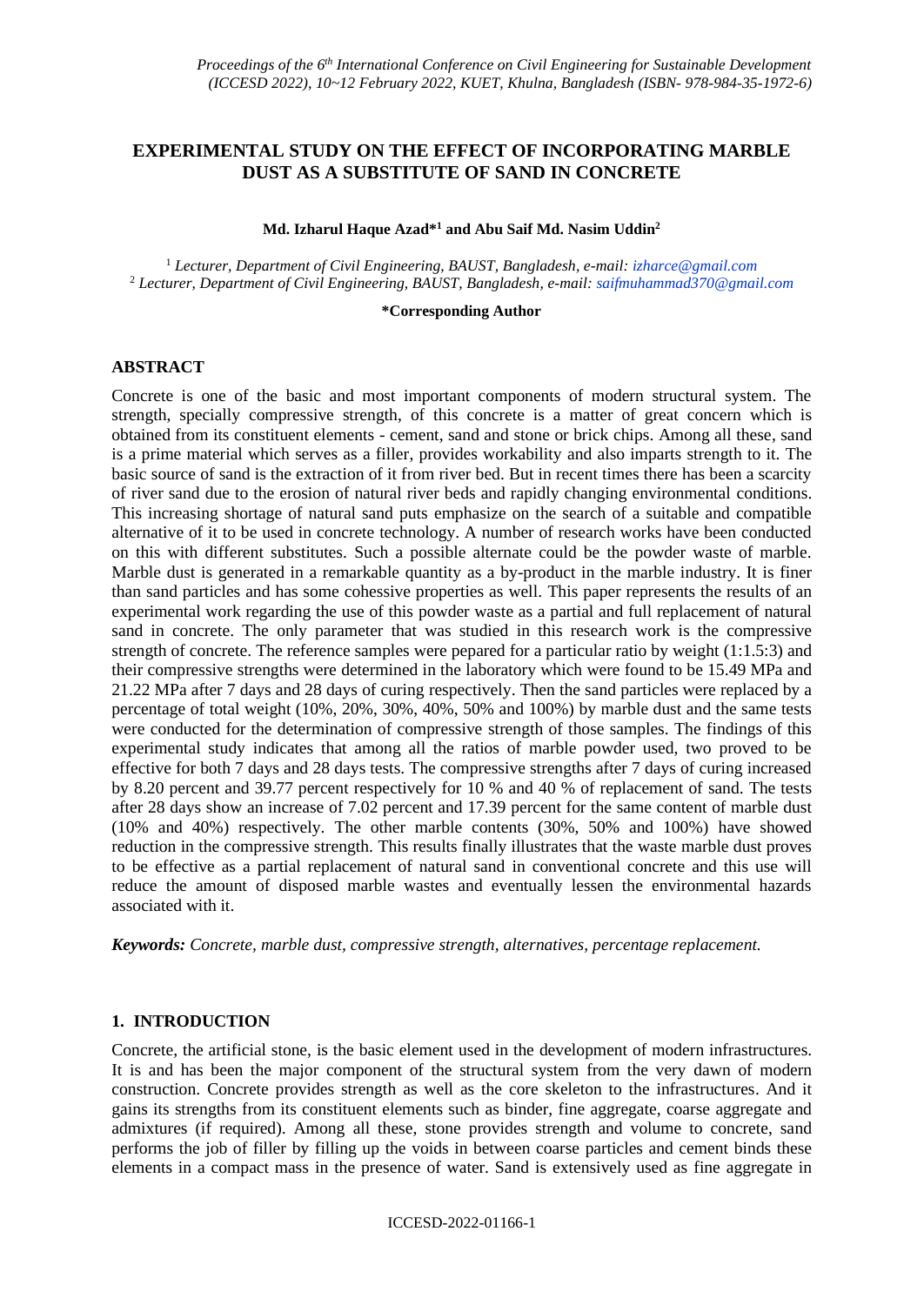concrete and the major source of this natural sand is the extraction of it from river bed. This source is limited and the uncontrolled extraction of sand from the rivers are changing the course of these natural water bodies thus creating environmental hazards. Eventually it will cause a scarcity of sand in near future.

Again, with the increasing urbanization and industrialization, the quantity of inorganic waste generation as a by-product in different industries is also increasing at an alarming rate, wastes that can only be used for dumping and cannot be properly disposed.

Sand in concrete can be replaced with some of these industrial wastes that serve as a suitable and compatible substitute. A remarkable number of research works have been conducted from time to time with these alternatives. The use of copper slag, siliceous stone powder, quarry dust, filtered sand, fly ash, etc. as a replacement of sand in concrete has been observed as found in various literatures (Sukesh et al., 2013).

The use of copper slag is found to be effective in increasing the compressive as well as the flexural strength of pavement concrete by 20%. It kept the strength of concrete unchanged up to 50% substitution (Arivalagan, 2013). The experiment on the granulated blast furnace slag (GBFS) as a substitute of natural sand in concrete showed that it can be used up to the 70% of total mass of sand (Nataraza, 2013). 100% replacement can cause some problems such as excessive bleeding but up to 80% can be recommended (Sundarvizhi & Ilangovan, 2013). For foundry sand which contains a high amount of silica in it, it was observed that it can be used up to 50% in place of sand in concrete. It will be economical in the production of concrete (Prajapati et al., 2013). Some other possible alternatives could be brick dust, fine particles obtained from demolition waste, stone dust, etc.

Like all the materials stated above one is waste marble powder which is generated during the manufacturing process of marble products, their cutting, polishing, etc. These are generated in huge quantity which are disposed over spared land, outside of the city, side of highways (Figure 1) or sometimes directly into the water bodies. The disposal of this inorganic waste has adverse effect on environment in the form of water logging, porosity and permeability reduction of topsoil, etc. Even the fertility of soil is also affected by the alkalinity of such wastes. When in its dry state they cause severe air pollution and eventually causes health issues too.



Figure 1: Dumping of marble waste

All these adverse effects of marble dusts can be reduced to some extent if we are able to use them in some sectors such as concrete production. An experiment for the same was carried out to replace the coarse aggregate in lean concrete by a varying percentage of 20-100%. The result showed an increase of 40% and 28% in the 7 days and 28 days strength respectively (Sudarsan et.al., 2016). Another research work illustrates that the incorporation of marble waste as coarse aggregate shows no significant change or decrease in the workability, durability, hardening, and strength of concrete compared to the conventional one (Andre et.al., 2014).

An experimental investigation was carried out using marble wastes as coarse aggregate in concrete and that for cement as well. 5% replacement was found to be the optimum dose in green concrete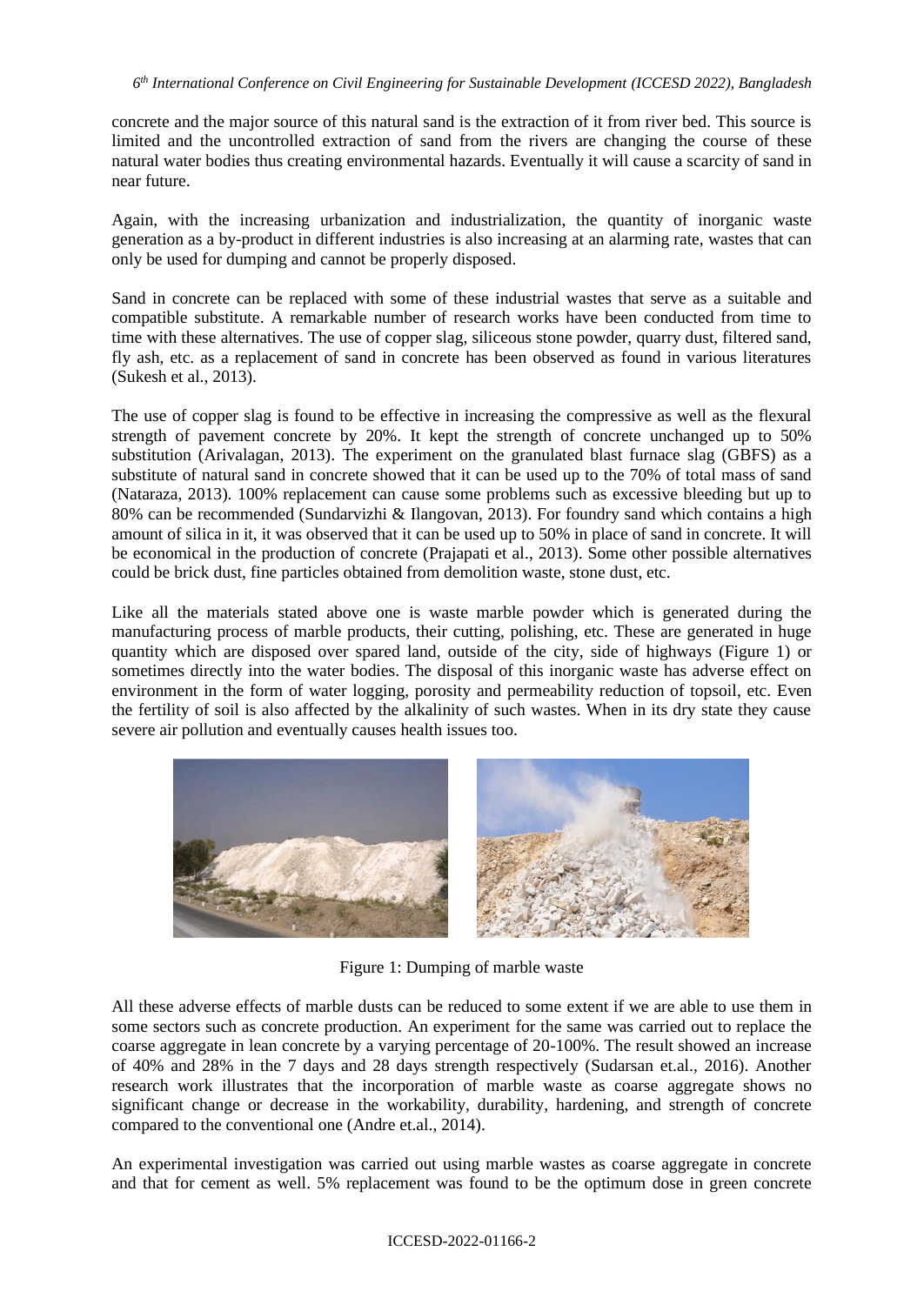(Memon et al., 2020). Some other research works related to the replacement of cement were also conducted and the effects of this substitute are found to be quite promising (khan et al., 2018). Another experiment shows that marble dust can be used with combination of alccofine as a replacement of cement for the development of sustainable concrete (Sawant et al., 2019). Its influence on the improvement of expansive clay soil (Hassan et al., 2021) and subgrade soil (Ahmed, 2020) was also studied extensively.

This research work aimed at using marble dust as a partial and full replacement (10%, 20%, 30%, 40%, 50% and 100% by dry weight) of natural sand in conventional concrete and studying its effects in terms of its compressive strength. By doing so, a recommendation can be made on the reuse of marble dust and eventually a proper way will be found out about reducing the amount of disposed wastes that harm the environment in various ways.

## **2. METHODOLOGY**

The detailed experimental work includes the followings: collection of materials, determination of their physical and mechanical properties, preparation of reference samples, preparation of test samples with the selected proportion or percentage content of marble dust, curing of specimens, testing after 7 days and 28 days of curing and finally comparing the result to set a proper conclusion and recommendation.

## **2.1 Material Collection**

The materials that are generally used in the production of conventional concrete are chosen for this experimental work. The list of materials includes- stone chips (CA), sylhet sand (FA), Ordinary Portland Cement (OPC), potable water and marble dust.

## **2.2 Material Properties**

The material properties were determined according to the standard procedure as prescribed below:

## **2.2.1 Aggregates**

Stone chips of 20 mm downgrade size were used as coarse aggregate in the concrete. Its specific gravity, water absorption and unit weight were determined according to ASTM C127, ASTM C 127 and ASTM C29 respectively and the values were 2.97, 2.04% and 1764.15 kg/m<sup>3</sup> respectively.

Sylhet sand was used as fine aggregate. Different properties such as specific gravity, water absorption, fineness modulus (FM) and unit weight were determined according to ASTM C128, ASTM C128, ASTM C136 and ASTM C29 testing standards respectively and the values were found to be 2.71, 6.61%, 3.01 and 1797.74  $kg/m<sup>3</sup>$  respectively. The sieve analysis to know the gradation and fineness modulus of sand was also conducted and the data is given in Table 1.

| <b>Sieve</b><br>No. | <b>Sieve Opening</b><br>$(\mathbf{mm})$ | <b>Materials</b><br><b>Retained</b> (gm) | % of Materials<br><b>Retained</b> | Cumulative % of<br><b>Materials Retained</b> | % Finer | <b>Fineness</b><br><b>Modulus</b> |
|---------------------|-----------------------------------------|------------------------------------------|-----------------------------------|----------------------------------------------|---------|-----------------------------------|
|                     | 4.75                                    |                                          |                                   |                                              | 100.00  |                                   |
|                     | 2.36                                    | 22                                       | 4.40                              | 4.40                                         | 95.60   |                                   |
| 16                  | 1.19                                    | 143                                      | 28.60                             | 33.00                                        | 67.00   |                                   |
| 30                  | 0.59                                    | 183                                      | 36.60                             | 69.60                                        | 30.40   | 3.01                              |
| 50                  | 0.30                                    | 126                                      | 25.20                             | 94.80                                        | 5.20    |                                   |
| 100                 | 0.15                                    | 21                                       | 4.20                              | 99.00                                        | 1.00    |                                   |
| Pan                 |                                         |                                          | 1.00                              |                                              |         |                                   |
| <b>Total</b>        |                                         | 500                                      | 100                               | 300.8                                        |         |                                   |

Table 1: Data of sieve analysis and fineness modulus of sand (Total sample 500 gm)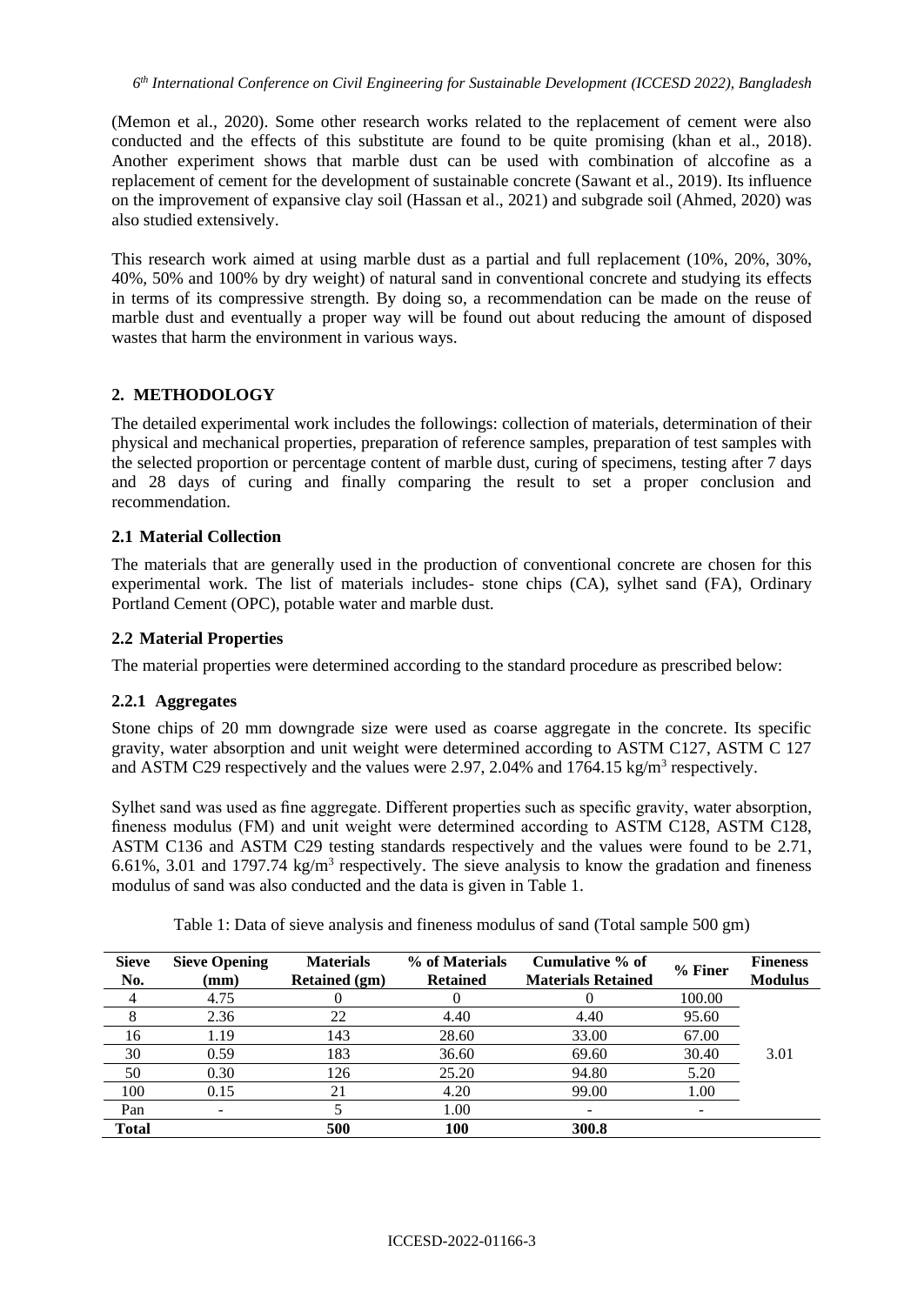Different physical and mechanical properties of marble dust, similar to that of sand, such as specific gravity, water absorption, fineness modulus (FM) and unit weight were determined according to their respective standard procedures and the values were found to be 2.58, 6.83%, 1.67 and 1559.25 kg/m<sup>3</sup> respectively. The data of sieve analysis are given in Table 2 below:

| <b>Sieve</b><br>No. | <b>Sieve Opening</b><br>$(\mathbf{mm})$ | <b>Materials</b><br><b>Retained (gm)</b> | % of Materials<br><b>Retained</b> | Cumulative % of<br><b>Materials Retained</b> | % Finer | <b>Fineness</b><br><b>Modulus</b> |
|---------------------|-----------------------------------------|------------------------------------------|-----------------------------------|----------------------------------------------|---------|-----------------------------------|
|                     | 4.75                                    |                                          |                                   |                                              | 100.00  |                                   |
|                     | 2.36                                    | 12                                       | 2.40                              | 2.40                                         | 97.60   |                                   |
| 16                  | 1.19                                    | 29                                       | 5.80                              | 8.20                                         | 91.80   |                                   |
| 30                  | 0.59                                    | 27                                       | 5.40                              | 13.60                                        | 86.40   | 1.67                              |
| 50                  | 0.30                                    | 174                                      | 34.80                             | 48.40                                        | 51.60   |                                   |
| 100                 | 0.15                                    | 230                                      | 46.00                             | 94.40                                        | 5.60    |                                   |
| Pan                 | $\overline{\phantom{a}}$                | 28                                       | 5.60                              | -                                            |         |                                   |
| Total               |                                         | 500                                      | 100                               | 167                                          |         |                                   |

Table 2: Data of sieve analysis and fineness modulus of marble dust (Total sample 500 gm)

Figure 2 below shows the comparison between the gradation curve of sylhet sand and marble dust.



Figure 2: Gradation curve for sylhet sand and marble dust

|  | Table 3: Combined fineness modulus of fine aggregates |
|--|-------------------------------------------------------|
|--|-------------------------------------------------------|



Figure 3: Combined fineness modulus of fine aggregate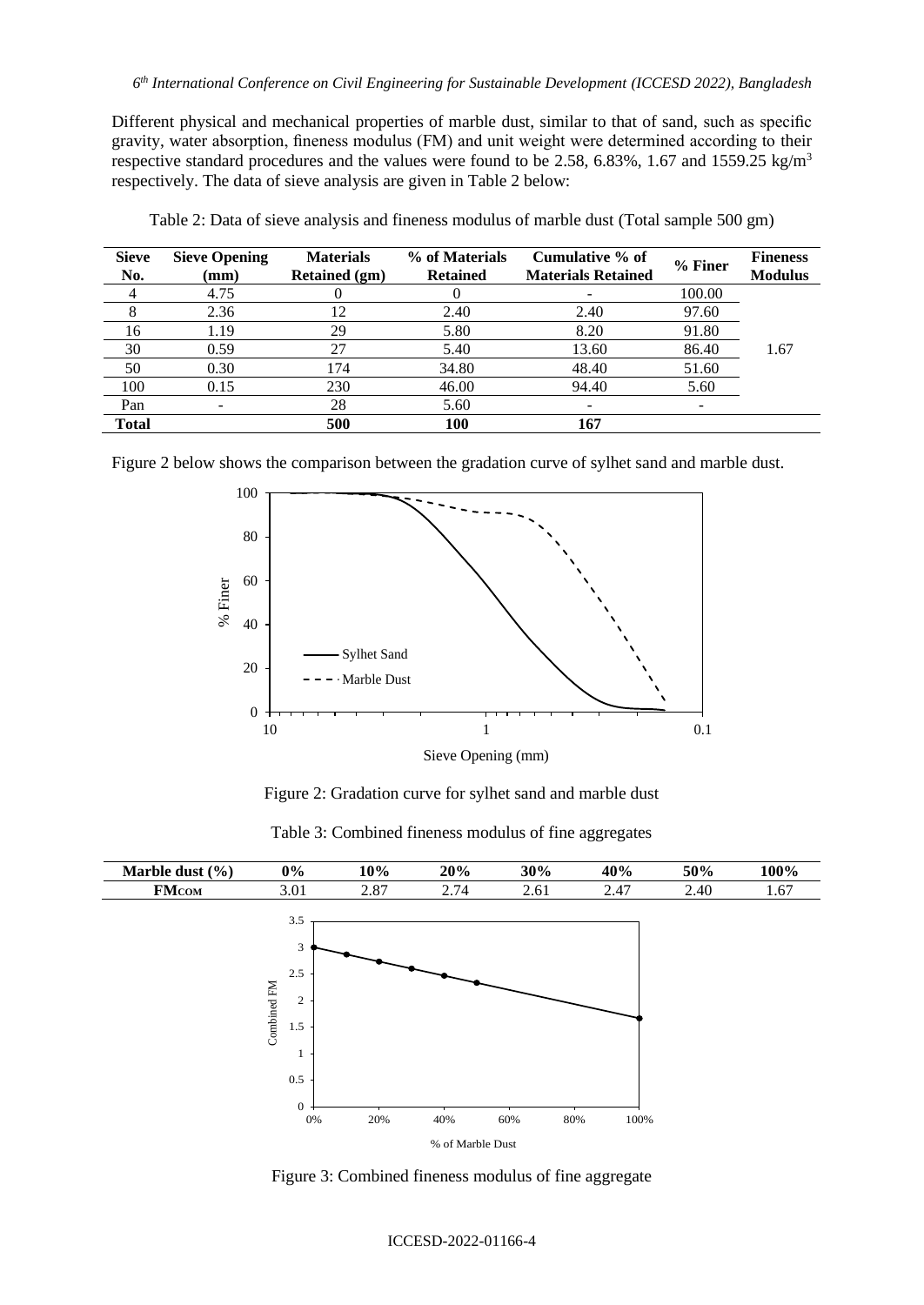## **2.2.2 Binder**

Ordinary Portland Cement (OPC) was used as binding agent. The normal consistency and setting time of cement was determined in the laboratory and the values were found to be 28%, 35 minutes (initial setting time) and 350 minutes (final setting time) and the specific gravity was 3.12.

## **2.3 Sample Preparation**

Total seven sets of cylindrical sample were prepared including one set of control specimen. The dimension of the specimen was 100 mm x 200 mm (diameter x height). A typical mix ratio of 1:1.5:3 with w/c ratio of 0.4 targeting a 20 MPa crushing strength after 28 days of curing was selected to replicate the conventional concrete used for mass construction in our country. Each set of samples includes 6 specimens for the test of compressive strength after 7 days (3 specimen) and 28 days (3 specimen) of curing.

Another six sets of samples were prepared by replacing the sand in them by 10%, 20%, 30%, 40%, 50% and 100% of its dry weight by marble dust. Then the specimens were cured under water in full submerged condition before testing them after stated time period.

## **2.4 Testing of Samples**

Three cylinders from each set were tested first after 7 days of curing under the action of compressive load in UTM machine. The load was applied on the circular flat surface till failure. The obtained load was divided by the corresponding area to determine their respective compressive strengths.

Same test procedure was followed for the rest of the samples from each batch after 28 days of curing and the data were collected for further analysis. The dimension of each sample was properly measured prior to testing.

## **3. ILLUSTRATIONS**

The experimental data from the lab tests are illustrated in the result and discussion section below:

### **3.1 Result and Discussion**

The data collected from the compressive strength test was analysed to study the effect of marble dust incorporation in concrete. Table 4 below shows the detailed data obtained in the test.

| <b>Details of Samples</b> |                | 7 Days Compressive Strength (MPa) |                    |                 | 28 Days Compressive Strength (MPa) |                    |                 |
|---------------------------|----------------|-----------------------------------|--------------------|-----------------|------------------------------------|--------------------|-----------------|
| <b>Marble</b>             | <b>Sample</b>  | Load                              | <b>Compressive</b> | Average         | Load                               | <b>Compressive</b> | Average         |
| Dust $(\% )$              | No.            | (kN)                              | <b>Strength</b>    | <b>Strength</b> | (kN)                               | <b>Strength</b>    | <b>Strength</b> |
| $0\%$                     |                | 120                               | 15.28              |                 | 160                                | 20.37              |                 |
| (Reference)               | $\mathfrak{D}$ | 125                               | 15.92              | 15.49           | 170                                | 21.65              | 21.22           |
| Sample)                   | 3              | 120                               | 15.28              |                 | 170                                | 21.65              |                 |
|                           |                | 120                               | 15.28              | 16.76           | 185                                | 23.55              | 22.71           |
| 10%                       | $\mathfrak{D}$ | 140                               | 17.83              |                 | 180                                | 22.92              |                 |
|                           | 3              | 135                               | 17.19              |                 | 170                                | 21.65              |                 |
|                           |                | 105                               | 13.37              | 15.28           | 135                                | 17.19              | 19.74           |
| 20%                       | $\mathfrak{D}$ | 125                               | 15.92              |                 | 165                                | 21.01              |                 |
|                           | 3              | 130                               | 16.55              |                 | 165                                | 21.01              |                 |
|                           |                | 95                                | 12.10              | 12.10           | 97                                 | 12.35              |                 |
| 30%                       |                | 95                                | 12.10              |                 | 136                                | 17.32              | 15.19           |
|                           | 3              | 95                                | 12.10              |                 | 125                                | 15.92              |                 |
| 40%                       |                | 170                               | 21.65              | 21.65           | 190                                | 24.19              | 24.91           |
|                           | $\mathfrak{D}$ | 175                               | 22.28              |                 | 187                                | 23.81              |                 |

Table 4: Compressive Strength Test Data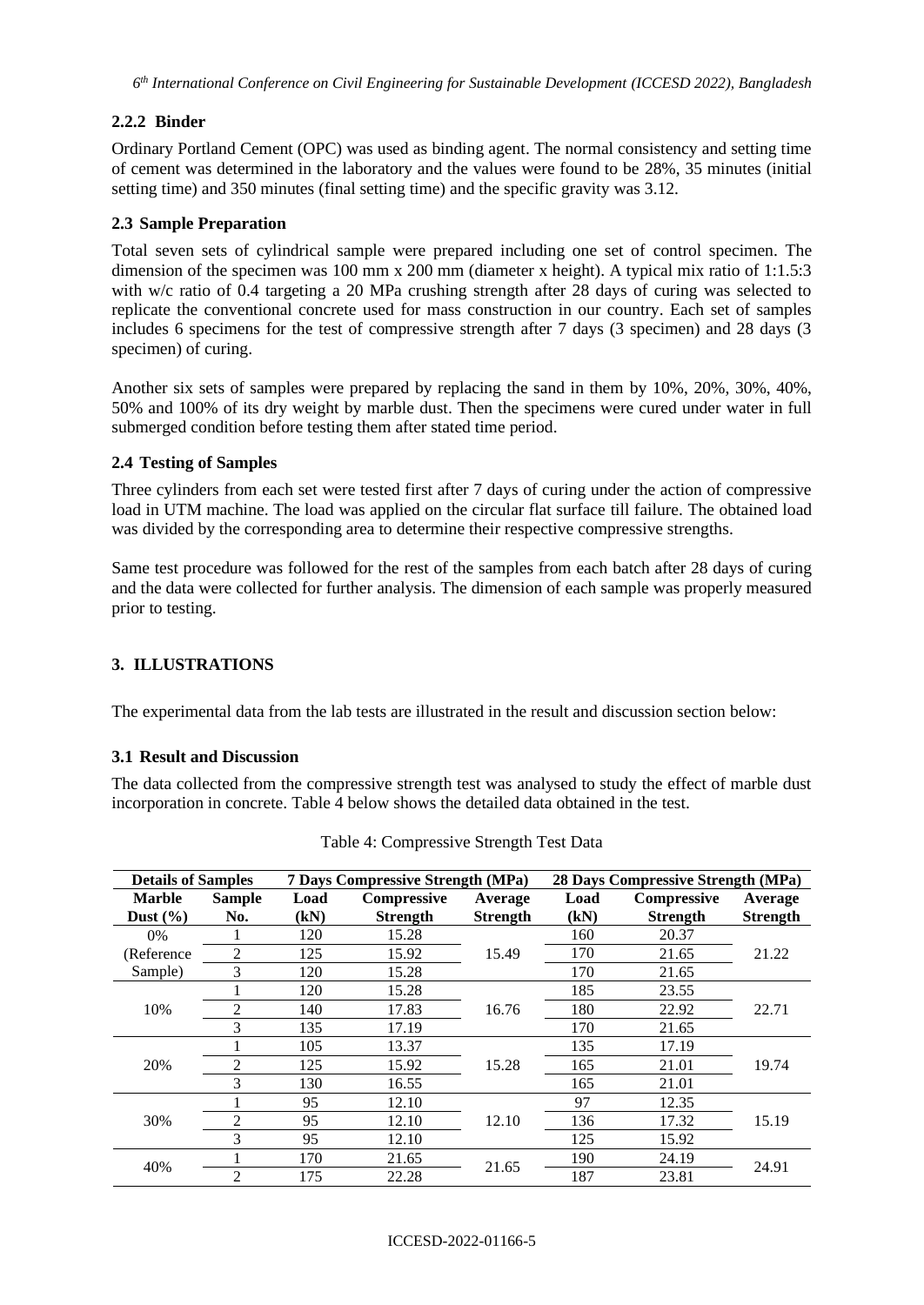|      | 165          | 21.01 |       | 210 | 26.74 |       |
|------|--------------|-------|-------|-----|-------|-------|
| 50%  | 125          | 15.92 |       | 165 | 21.01 |       |
|      | 120          | 15.28 | 15.49 | 165 | 21.01 | 20.58 |
|      | 120          | 15.28 |       | 155 | 19.74 |       |
| 100% |              | 9.55  |       | 100 | 12.73 | 13.03 |
|      | $72^{\circ}$ | 9.17  | 9.00  | 100 | 12.73 |       |
|      | 65           | 8.28  |       | 107 | 13.62 |       |

The data illustrated in table above show that the control specimen has an average compressive strength of 15.49 MPa after 7 days and 21.22 MPa after 28 days of curing. Compared to this, 10% replacement of sand by marble dust increases the strength slightly for both 7 days and 28 days test. But further addition shows a fall in the strength up to 30% replacement. Then the value increases again and provides the maximum of 21.65 MPa (at 7 days) and 24.91 MPa (28 days) of compressive strength for 40% marble dust. Then again the strength start to decrease with further addition of marble powder. Eventually the lowest value was obtained for 100% substitution of natural sand.

The variation of strength is shown in the bar diagram from Figure 4 to Figure 7 below and also the percentage increase or decrease is illustrated herewith.



Figure 4 : Bar diagram showing the variation in strength for 7 days test



Figure 5 : Percentage increase or decrease in 7 days compressive strength

The figures above show that initially the strength of concrete after 7 days of curing increased by 8.20% for 10% of dust content. Then the value decreased for 20% and 30% progressively and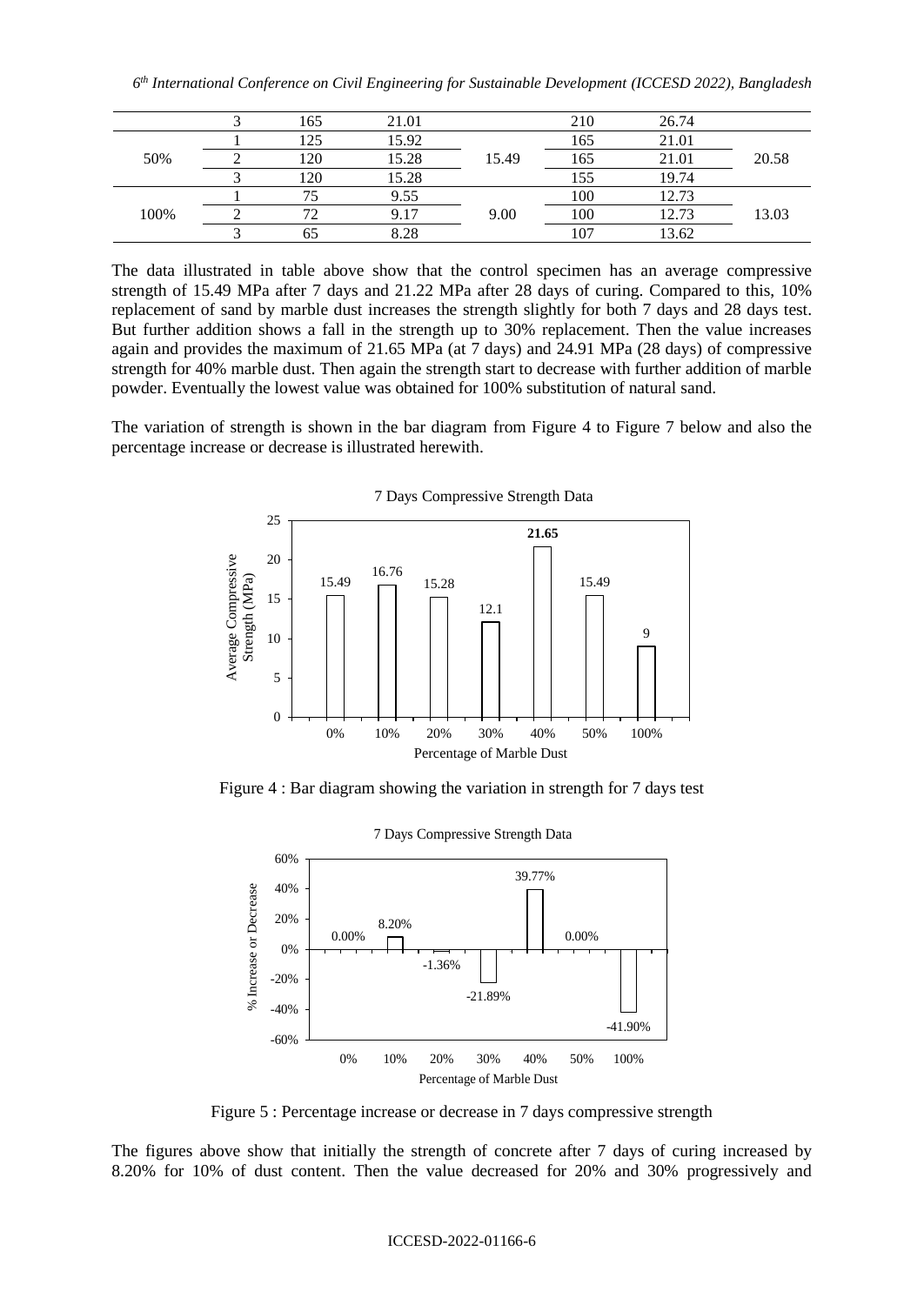eventually there is a jump to 39.77% increase in strength for 40% dust content. It was found to be interesting that the ocmpressive strength remained unchanged for 50% substitution. The maximum fall of 41.90% was found for 100% replacement.



28 Days Compressive Strength Data

Figure 6 : Bar diagram showing the variation in strength for 28 days test



28 Days Compressive Strength Data

Figure 7 : Percentage Increase or Decrease in 28 days compressive strength

The experimental data and graphs given in Figure 4 to Figure 7 clearly illustrate that the marble dust incorporation along with natural sand has almost same type of influence on the 7 days and 28 days compressive strength of concrete. Marble powder with a ratio of 10:90 and 40:60 are proved to be effective in increasing the crushing strength of concrete. Though the effect of 40% marble dust (with 60% sand of total required fine aggregate) is noteworthy (17.39%). The other ratios decrease the strength remarkably. Again the effect of total removal of natural sand and the use of marble dust as the only fine aggregate proves to be catastrophic. This can also be observed from the gradation curve of the two samples. The sand sample was well graded as it should be but that for marble dust shows very irregular shape. This type of sample is not good for concrete production and our experimental data also justifies the same.

The increase in strength can also be explained considering the large amount of finer particles which eventually fill up the voids in between the sand particles and again as most of its constituent element is  $CaCO<sub>3</sub>$  it could have provided some adhesive property to the concrete as well.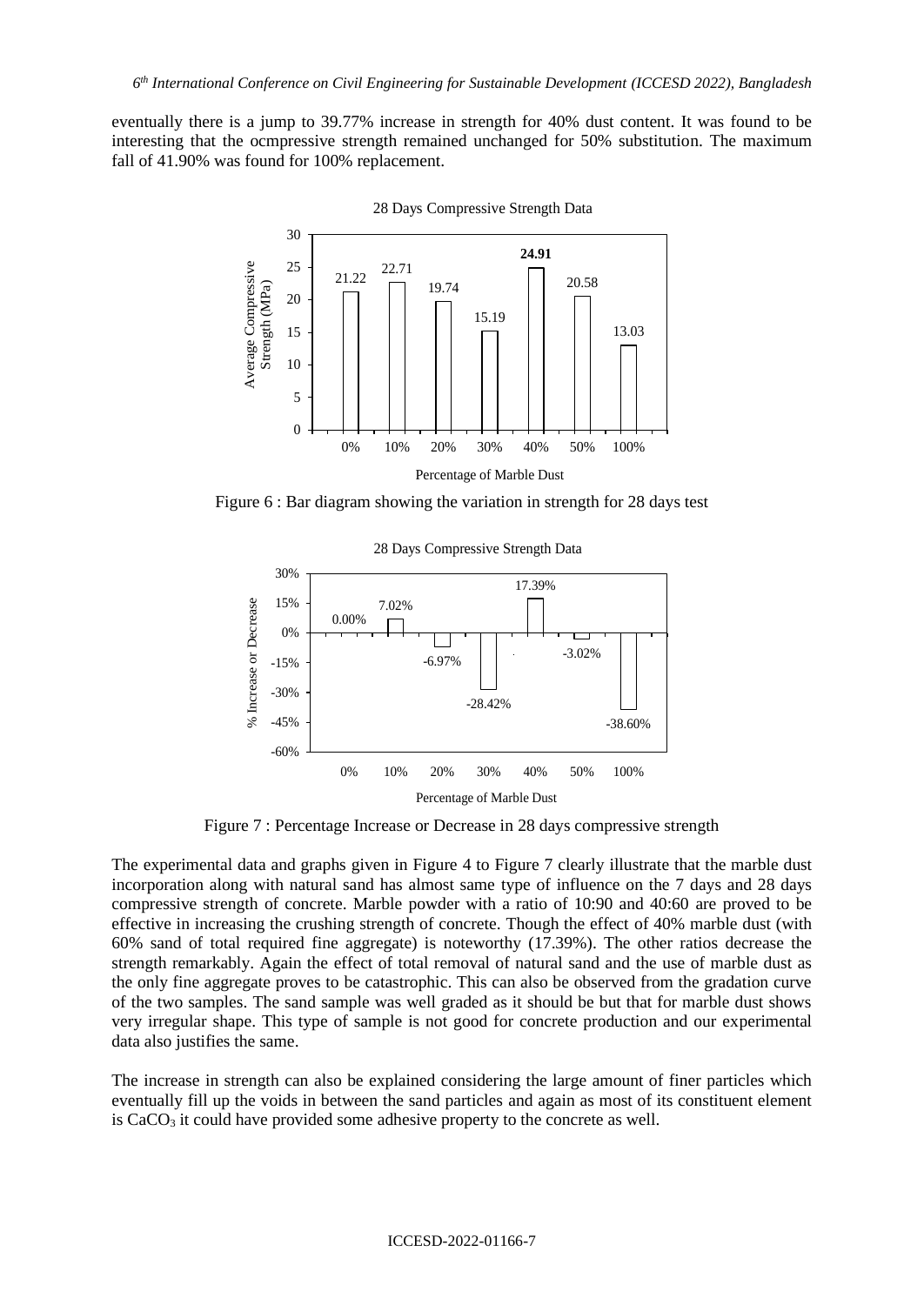## **4. CONCLUSIONS**

This experimental investigation finally let us conclude the followings:

- o The waste marble dust can be used in conventional concrete as a partial replacement of sand.
- o Compared to the conventional concrete used in mass construction with a ratio of 1:1.5:3 (the compressive strength of which is found to be 21.22 MPa), the strengths with 10% and 40% of marble dust is quite impressive (22.71 MPa and 24.91 MPa respectively after 28 days).
- $\circ$  The incorporation of marble dust by 20%, 30%, 50% and 100% decreases the strength so they are not recommended for substitution sand in concrete.
- o For 10% marble dust content, the increase in strength was 8.20% and 7.02% after 7 days and 28 days of curing respectively.
- o The increase in strength is remarkable for 40% marble wastes which are 39.77% and 17.39% after 7 days and 28 days respectively.
- o The use of marble dust as a partial replacement of sand in concrete is, therefore, proves to be effective and it will be able to serve as a mean of reducing the amount of disposed marble wastes and will eventually solve some of the environmental issues. So this research work recommends the use of waste marble powder in concrete.
- o However, it is recommended that the other properties of concrete such as tensile strength, shear strength, flexural behaviour, workability, etc. can also be studied for a profound analysis.

### **ACKNOWLEDGEMENTS**

The authors would like to express their gratitude towards the lab facilities provided by the concerned authority and would like to acknowledge the contribution of the lab technicians and assistants for the accomplishment of this research work.

### **REFERENCES**

- Ahmed, S. E. (2020). "Improvement of subgrade soil by using marble dust-(Libya, Case Study)", *The International Journal of Engineering and Information Technology*, Vol.6, No.2.
- Andre, A., Brito, J.D., Rosa, A., & Pedro, D. (2014). "Durability performance of concrete incorporating coarse aggregates from marble industry waste", *Journal of Cleaner Production*, 65 (2014) 389-396
- Arivalagan, S. (2013). "Experimental study on the flexural behavior of reinforced concrete beams as replacement of copper slag as fine aggregate", *Journal of Civil Engineering and Urbanism*, 2013, Vol. 3, 176-182.
- Hassan, A.M.A., Hussein, M.M.A., & Ye, H. (2021). "Influence of waste marble dust on the improvement of expansive clay soils", *Advances in Civil Engineering*, Vol. 2021, Article ID 3192122.
- Khan, M.M., Khan, A., Zaki, S.A., Abbas, A., & Khan, M.A. (2018). "Study of compressive strength of concrete by partial replacement of cement with marble dust powder", *International Journal of Recent Scientific Research*, Vol. 9, Issue, 4(J), pp. 26196-26201.
- Kore, S.D., & Vyas, A.K. (2016). "Impact of marble waste as coarse aggregate on properties of lean concrete", *Case Study of Construction Materials* 4 (2016) 85-92
- Memon, M.U., Memon, B.A., Oad, M., Chandio, F.A., & Ahmed, S. (2020). "Effect of marble dust on compressive strength of recycled aggregate concrete", *Quest Research Journal*, Vol. 18, No.1, PP.11-18.
- Nataraja, M.C., Kumar, P.G.D., Manu, A.S., & Sanjay, M.C. (2013). "Use of granulated blast furnace slag as fine aggregate in cement mortar", Int. J. Struct. & Civil Engg. Res., 2013, Vol. 2, 60-68.
- Prajapati, V.D., Joshi, N., & Pitroda, J. (2013). "Techno- economical study of rigid pavement by using the used foundry sand", *International Journal of Engineering Trends and Technology (IJETT)*, 2013, Vol. 4, 1620-28.